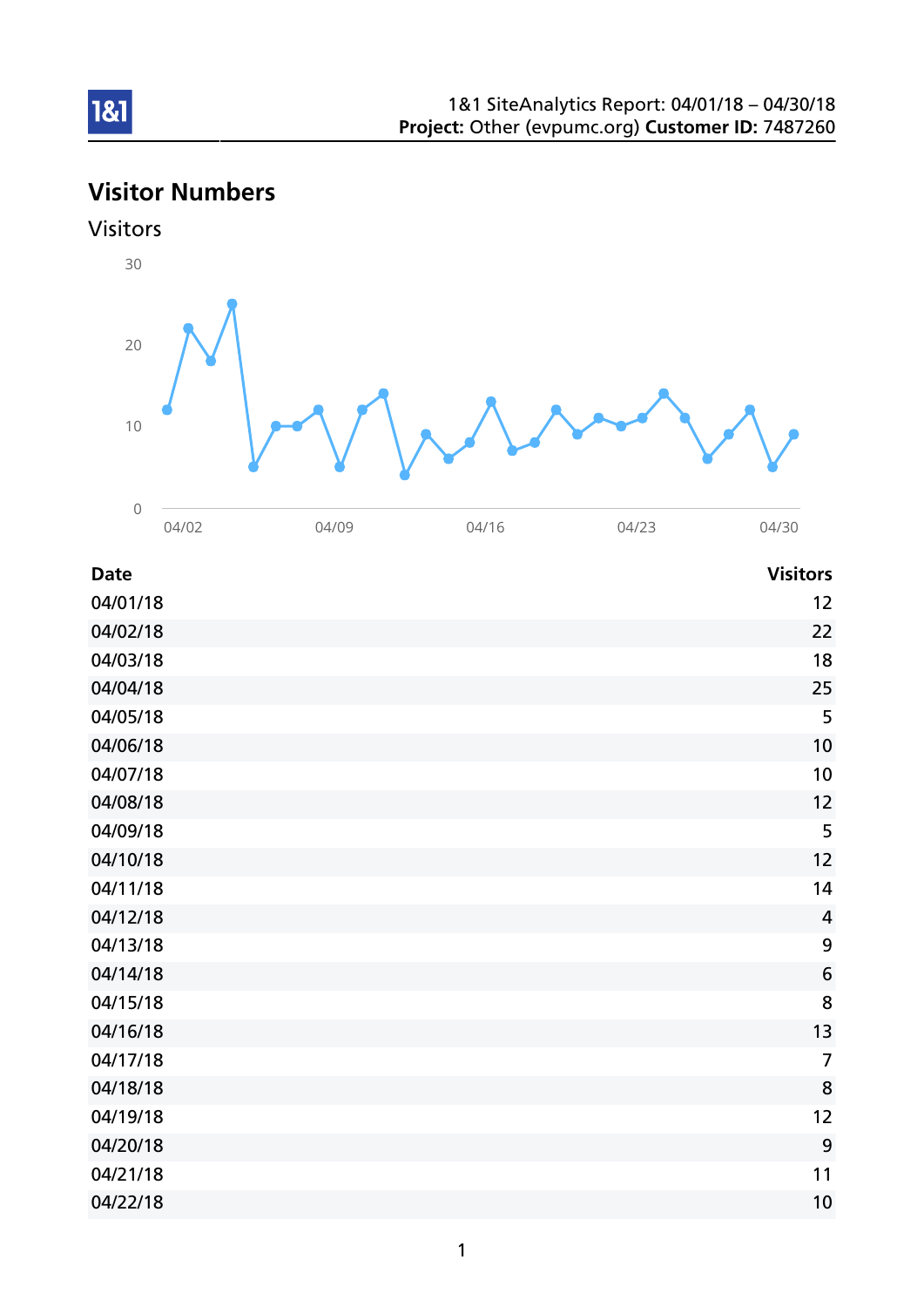| 1&1 SiteAnalytics Report: 04/01/18 - 04/30/18    |  |
|--------------------------------------------------|--|
| Project: Other (evpumc.org) Customer ID: 7487260 |  |

| <b>Date</b>  | <b>Visitors</b> |
|--------------|-----------------|
| 04/23/18     | 11              |
| 04/24/18     | 14              |
| 04/25/18     | 11              |
| 04/26/18     | $6\phantom{1}6$ |
| 04/27/18     | 9               |
| 04/28/18     | 12              |
| 04/29/18     | 5               |
| 04/30/18     | 9               |
| <b>Total</b> | 319             |

# Sessions



| <b>Date</b> | <b>Sessions</b> |
|-------------|-----------------|
| 04/01/18    | 12              |
| 04/02/18    | 23              |
| 04/03/18    | 18              |
| 04/04/18    | 26              |
| 04/05/18    | 5               |
| 04/06/18    | 10              |
| 04/07/18    | 10              |
| 04/08/18    | 12              |
| 04/09/18    | 5               |
| 04/10/18    | 12              |
| 04/11/18    | 14              |
| 04/12/18    | 4               |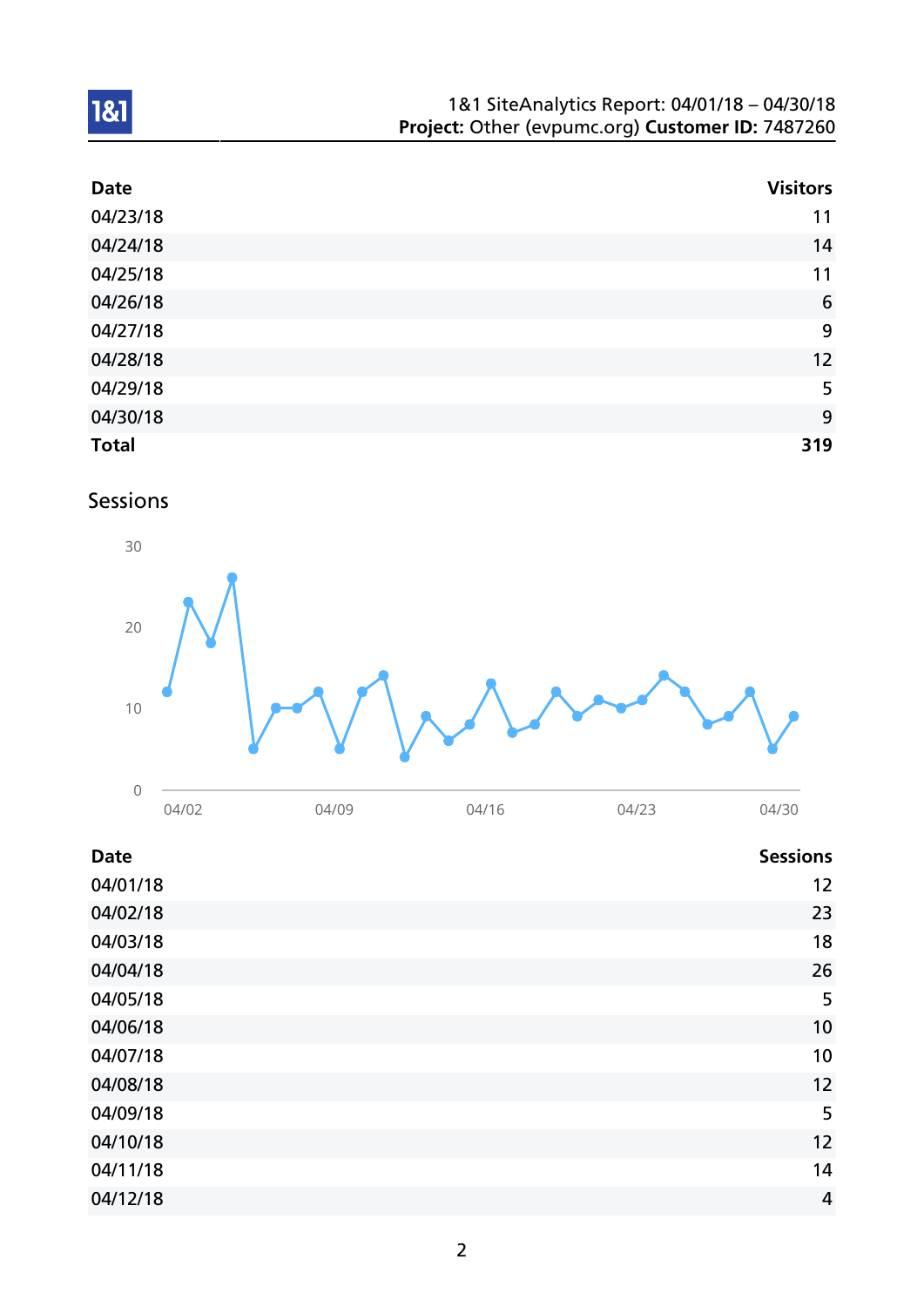| <b>Date</b>  | <b>Sessions</b> |
|--------------|-----------------|
| 04/13/18     | 9               |
| 04/14/18     | 6               |
| 04/15/18     | 8               |
| 04/16/18     | 13              |
| 04/17/18     | $\overline{7}$  |
| 04/18/18     | 8               |
| 04/19/18     | 12              |
| 04/20/18     | 9               |
| 04/21/18     | 11              |
| 04/22/18     | 10              |
| 04/23/18     | 11              |
| 04/24/18     | 14              |
| 04/25/18     | 12              |
| 04/26/18     | 8               |
| 04/27/18     | 9               |
| 04/28/18     | 12              |
| 04/29/18     | 5               |
| 04/30/18     | 9               |
| <b>Total</b> | 324             |

## Search Engine Robots



| <b>Search Engine Robots</b> | <b>Sessions</b> | Percentage |
|-----------------------------|-----------------|------------|
| bingbot/2.0                 | 220             | 25.43%     |
| Baiduspider/2.0             | 64              | 7.40%      |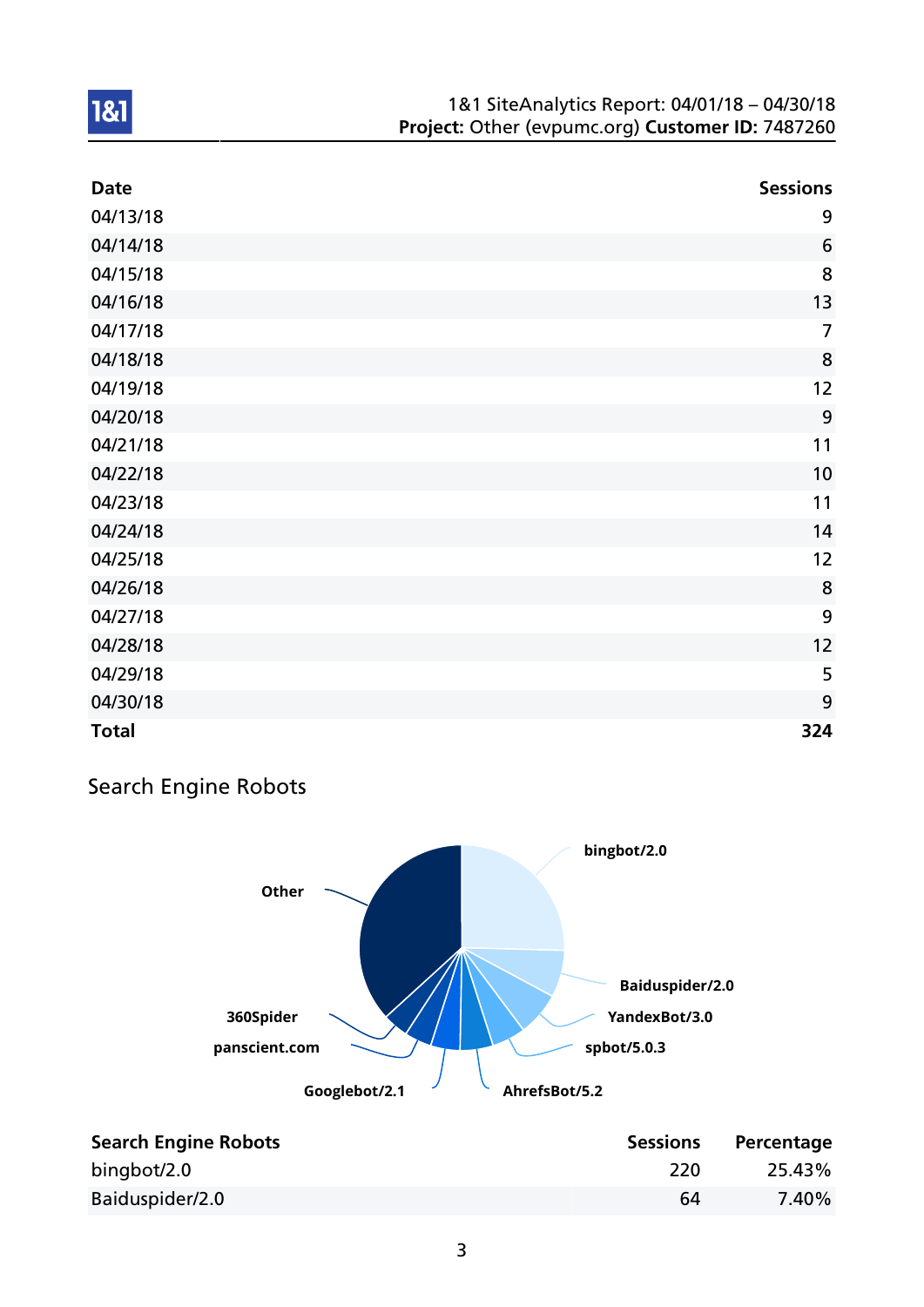| <b>Search Engine Robots</b> | <b>Sessions</b> | Percentage |
|-----------------------------|-----------------|------------|
| YandexBot/3.0               | 60              | 6.94%      |
| spbot/5.0.3                 | 46              | 5.32%      |
| AhrefsBot/5.2               | 45              | 5.20%      |
| Googlebot/2.1               | 40              | 4.62%      |
| panscient.com               | 37              | 4.28%      |
| 360Spider                   | 35              | 4.05%      |
| Dataprovider                | 34              | 3.93%      |
| Googlebot-Mobile            | 34              | 3.93%      |
| ExtLinksBot/1.5             | 33              | 3.82%      |
| MJ12bot/v1.4.8              | 25              | 2.89%      |
| CCBot/2.0                   | 23              | 2.66%      |
| Companybook-Crawler         | 23              | 2.66%      |
| MegaIndex.ru/2.0            | 23              | 2.66%      |
| SiteExplorer/1.1b           | 22              | 2.54%      |
| Crawler4j                   | 19              | 2.20%      |
| DotBot/1.1                  | 17              | 1.97%      |
| <b>SEOkicks-Robot</b>       | 16              | 1.85%      |
| Applebot/0.1                | 11              | 1.27%      |
| ips-agent                   | 10              | 1.16%      |
| SeznamBot/3.2               | 6               | 0.69%      |
| Sogou web spider/4.0        | 4               | 0.46%      |
| WikiDo/1.1                  | 4               | 0.46%      |
| MJ12bot/v1.4.7              | 3               | 0.35%      |
| CATExplorador/1.0beta       | $\overline{2}$  | 0.23%      |
| SemrushBot/1.2~bl           | $\overline{2}$  | 0.23%      |
| Exabot/3.0                  | 1               | 0.12%      |
| Google favicon              | 1               | 0.12%      |
| GoogleWebLight              | 1               | 0.12%      |
| Plukkie/1.6                 | 1               | 0.12%      |
| Scrapy/1.4.0                | 1               | 0.12%      |
| YandexAntivirus/2.0         | 1               | 0.12%      |
| ZumBot/1.0                  | 1               | 0.12%      |
| <b>Total</b>                | 865             | 100.00%    |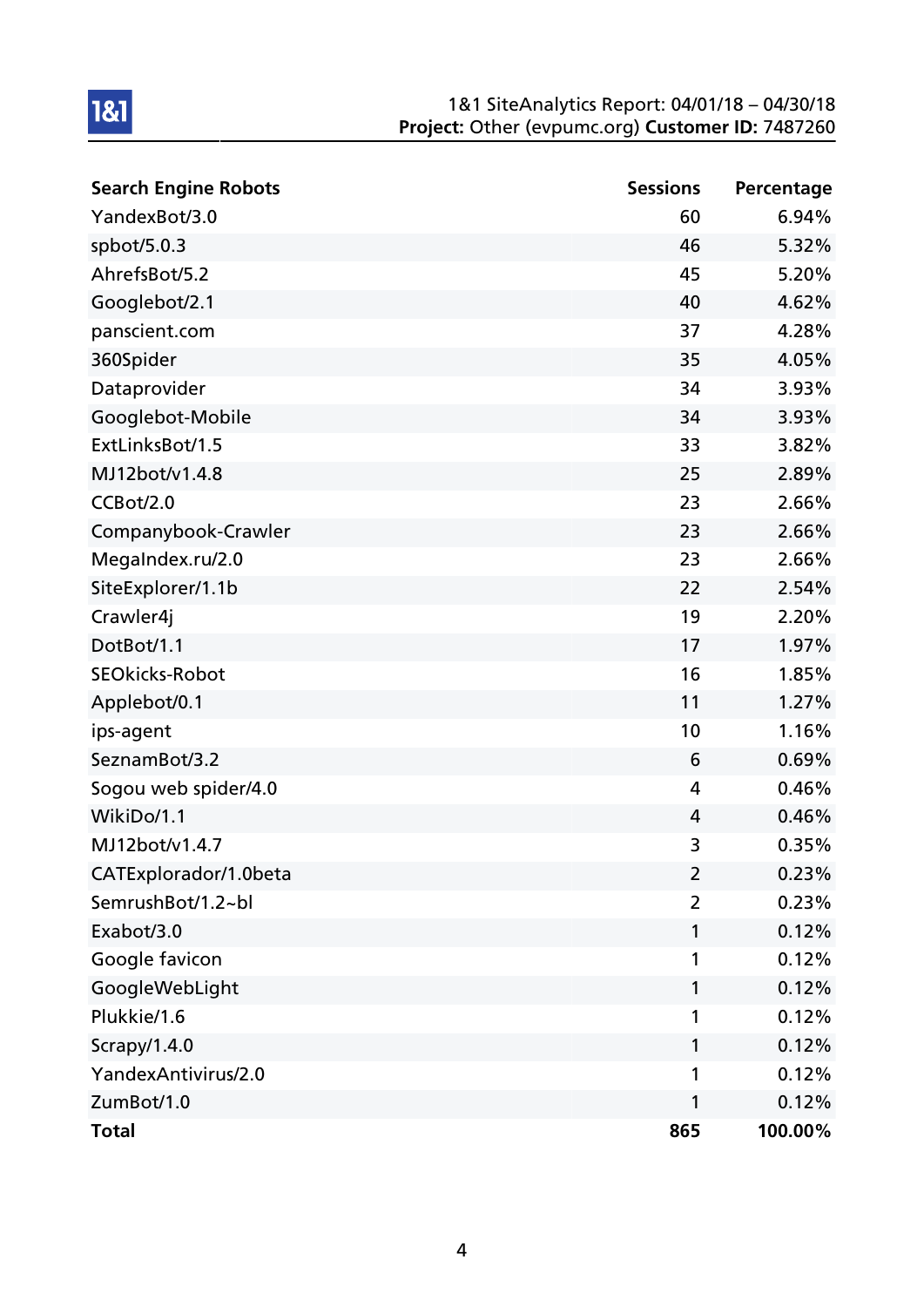# Page Analysis Most Frequently Visited Pages

181



| <b>Pages</b>             | <b>Sessions</b> | Percentage |
|--------------------------|-----------------|------------|
| /Default.htm             | 374             | 47.16%     |
| /Elim.htm                | 52              | 6.56%      |
| /Sermons.htm             | 37              | 4.67%      |
| /Announce.htm            | 33              | 4.16%      |
| /St_Johns.htm            | 30              | 3.78%      |
| /NewsLetterIdx.htm       | 29              | 3.66%      |
| /web_links.htm           | 29              | 3.66%      |
| /Calendar.htm            | 28              | 3.53%      |
| /Stats.htm               | 28              | 3.53%      |
| /Believe.htm             | 27              | 3.40%      |
| <b>Morship.htm</b>       | 27              | 3.40%      |
| /M-Statement.htm         | 25              | 3.15%      |
| /CalendarOld.htm         | 10              | 1.26%      |
| /valley_views0813.htm    | 8               | 1.01%      |
| /Elim-HISTORY.htm        | 6               | 0.76%      |
| /Elim_M-Statement.htm    | 6               | 0.76%      |
| /StJohns_M-Statement.htm | 6               | 0.76%      |
| /St_Johns-HISTORY.htm    | 6               | 0.76%      |
| /missions.htm            | 6               | 0.76%      |
| /valley_views0913.htm    | 6               | 0.76%      |
| /valley_views1013.htm    | 6               | 0.76%      |
| /valley_views1113.htm    | 6               | 0.76%      |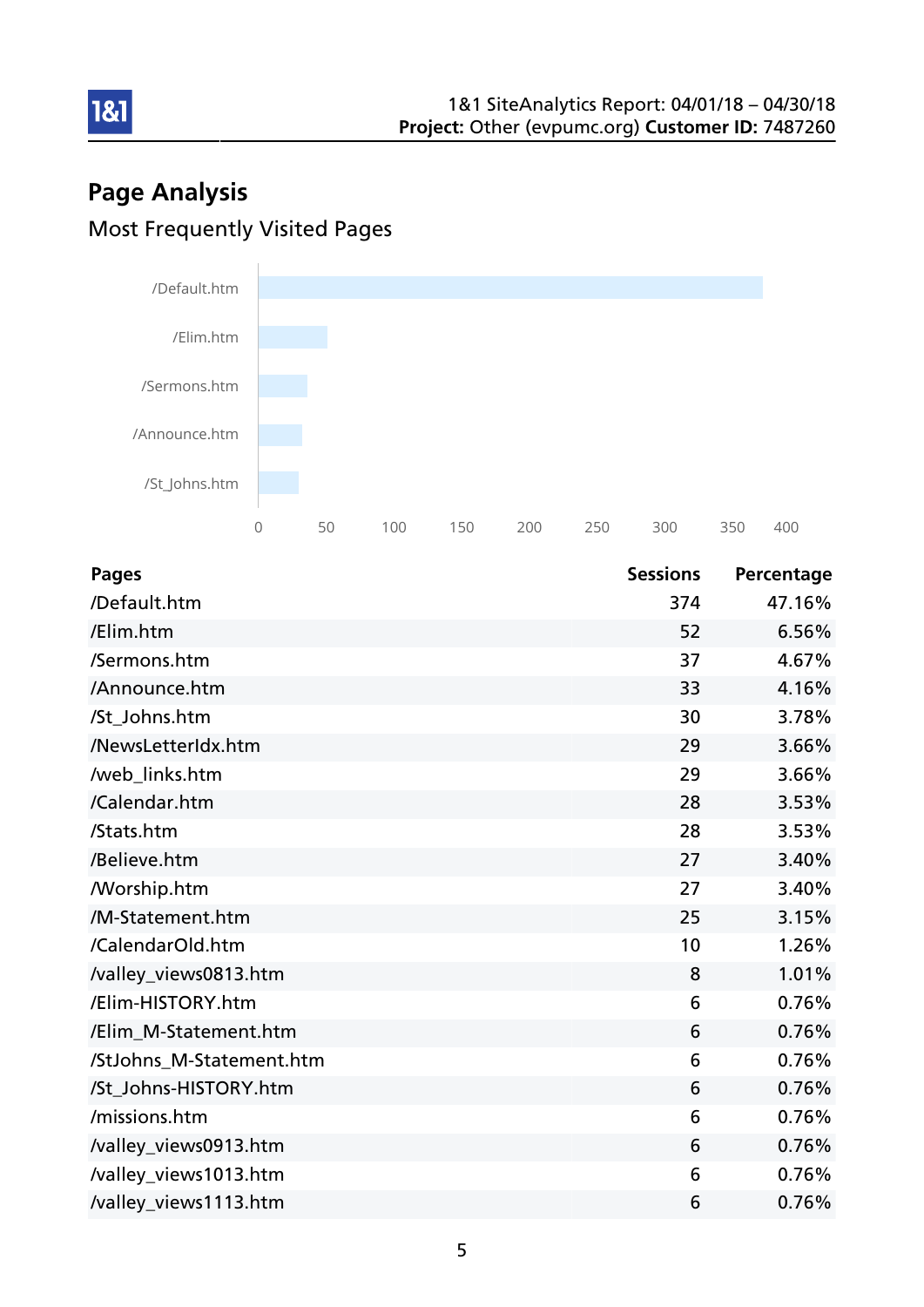| <b>Pages</b>       | <b>Sessions</b> | Percentage |
|--------------------|-----------------|------------|
| /Bulletins-old.htm | 4               | $0.50\%$   |
| /Bulletins.htm     | 3               | 0.38%      |
| /Ann-old.htm       |                 | 0.13%      |
| <b>Total</b>       | 793             | 100.00%    |

## Keywords

1&1

No data is available for this report during the current time period.

## Referring Pages



| <b>Pages</b>                         | <b>Sessions</b> |
|--------------------------------------|-----------------|
| https://www.google.com/              | 13              |
| http://fartunabest.ru/               | 12              |
| https://4inn.ru/                     | 11              |
| https://beachtoday.ru/               | 9               |
| http://03e.info/                     | 6               |
| https://documentsite.net/            | 6               |
| https://professionalsolutions.eu/ru/ | 5               |
| http://www.google.com/               | 4               |
| http://ankerch.crimea.ua/            | 3               |
| http://atyrau.xkaz.org/              | 3               |
| http://autoblog.org.ua/              | 3               |
| http://deart-13.ru/                  | 3               |
| http://healbio.ru/                   | 3               |
| http://l.facebook.com/l.php          | 3               |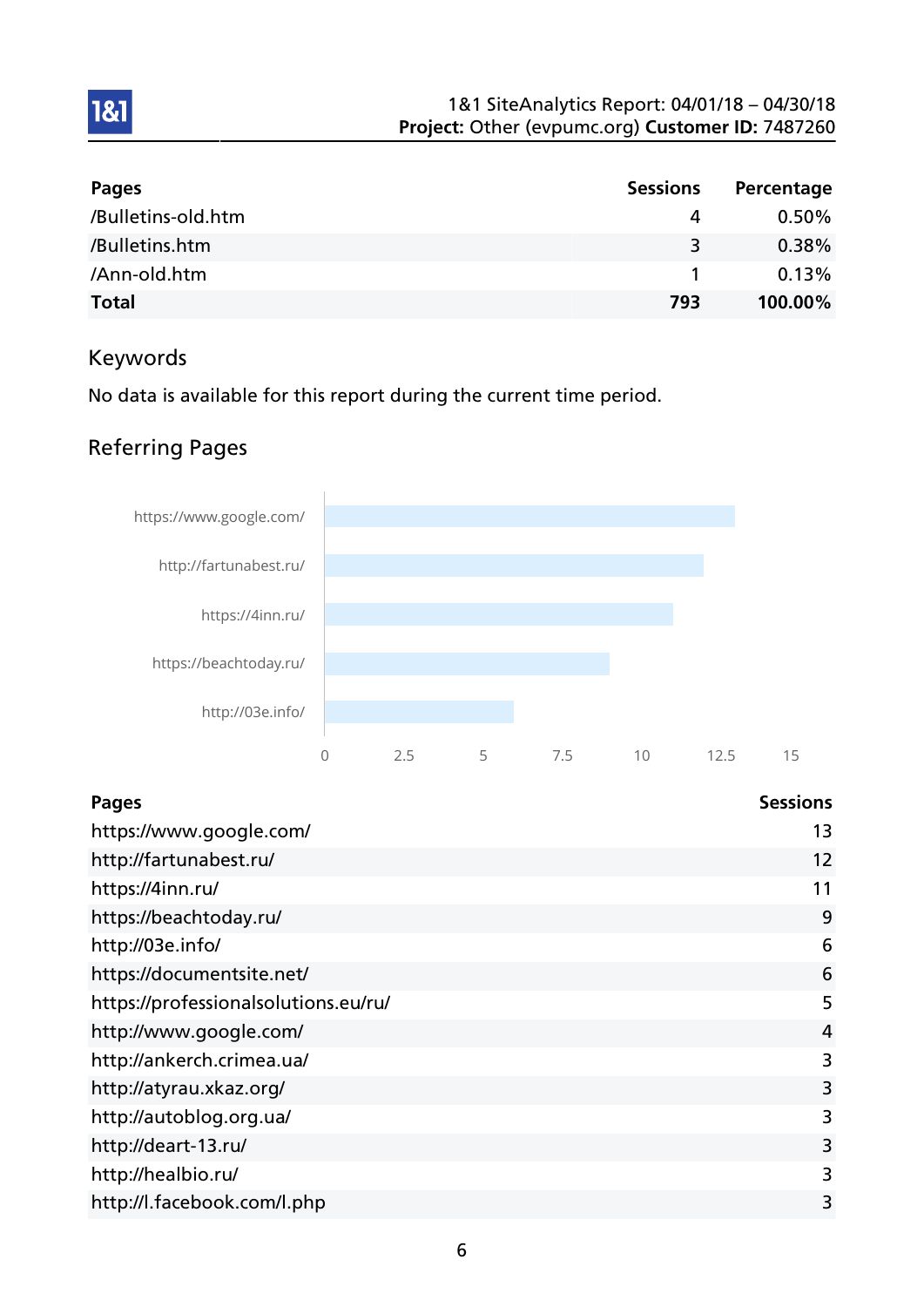| <b>Pages</b>                                                                                                                                                                                                                      | <b>Sessions</b> |
|-----------------------------------------------------------------------------------------------------------------------------------------------------------------------------------------------------------------------------------|-----------------|
| http://online-sbank.ru/                                                                                                                                                                                                           | 3               |
| http://sorus.ucoz.ru/                                                                                                                                                                                                             | 3               |
| http://spb-scenar.ru/                                                                                                                                                                                                             | 3               |
| http://www.stavimdveri.ru/sitemap.html                                                                                                                                                                                            | 3               |
| http://yandex.ru/clck/jsredir                                                                                                                                                                                                     | 3               |
| https://docsportal.net/                                                                                                                                                                                                           | 3               |
| https://happysong.ru/                                                                                                                                                                                                             | 3               |
| https://kozhasobak.com/                                                                                                                                                                                                           | 3               |
| https://sovetskie-plakaty.ru/                                                                                                                                                                                                     | 3               |
| https://www.xn--80aaajkrncdlqdh6ane8t.xn--p1ai/                                                                                                                                                                                   | 3               |
| www.bing.com                                                                                                                                                                                                                      | 3               |
| www.google.com                                                                                                                                                                                                                    | 3               |
| www.yahoo.com                                                                                                                                                                                                                     | 3               |
| evpumc.org                                                                                                                                                                                                                        | $\overline{2}$  |
| http://03p.info/                                                                                                                                                                                                                  | $\overline{2}$  |
| http://komputers-best.ru/                                                                                                                                                                                                         | $\overline{2}$  |
| http://magnetic-bracelets.ru/                                                                                                                                                                                                     | 2               |
| http://texnika.com.ua/                                                                                                                                                                                                            | $\overline{2}$  |
| http://veselokloun.ru/                                                                                                                                                                                                            | $\overline{2}$  |
| http://www.baidu.com/s                                                                                                                                                                                                            | $\overline{2}$  |
| http://www.google.com/url                                                                                                                                                                                                         | $\overline{2}$  |
| http://www.inet-shop.su/                                                                                                                                                                                                          | $\overline{2}$  |
| http://zahvat.ru/                                                                                                                                                                                                                 | $\overline{2}$  |
| https://distonija.com/                                                                                                                                                                                                            | 2               |
| https://infodocsportal.com/                                                                                                                                                                                                       | 2               |
| https://kerch.site/                                                                                                                                                                                                               | $\overline{2}$  |
| https://pfrf-kabinet.ru/                                                                                                                                                                                                          | $\overline{2}$  |
| https://univerfiles.com/                                                                                                                                                                                                          | $\overline{2}$  |
| https://workius.ru/                                                                                                                                                                                                               | 2               |
| https://www.sundrugstore.com/                                                                                                                                                                                                     | $\overline{2}$  |
| android-app://com.google.android.googlequicksearchbox                                                                                                                                                                             | 1               |
| http://r.search.yahoo.com/_ylt=AwrBT7pmLNZaHXYAcB9XNyoA;_ylu=<br>X3oDMTByOHZyb21tBGNvbG8DYmYxBHBvcwMxBHZ0aWQDBHNlYw<br>Nzcg--/RV=2/RE=1524014310/RO=10/RU=http://evpumc.org/Calendar.h<br>tm/RK=2/RS=3Y2z.Km55ul91ickaeXB3mmZMDg- | 1               |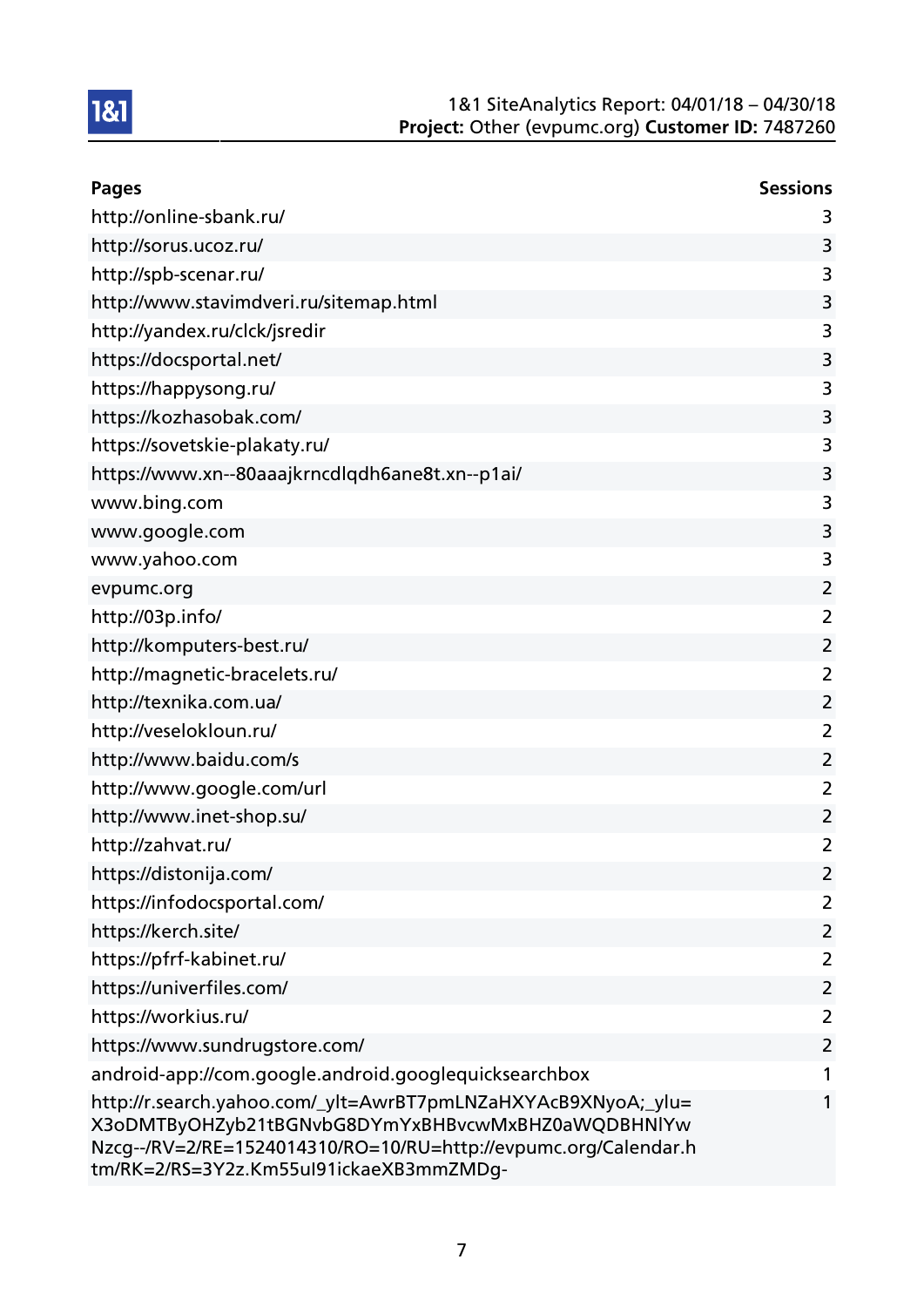| <b>Pages</b>                                                                                                                                                                                                                           | <b>Sessions</b> |
|----------------------------------------------------------------------------------------------------------------------------------------------------------------------------------------------------------------------------------------|-----------------|
| http://r.search.yahoo.com/_ylt=AwrBT7pmLNZaHXYAcR9XNyoA;_ylu=<br>X3oDMTByOHZyb21tBGNvbG8DYmYxBHBvcwMxBHZ0aWQDBHNlYw<br>Nzcg--/RV=2/RE=1524014310/RO=10/RU=http://evpumc.org/Announce.<br>htm/RK=2/RS=ogLaPXUlwN8VXECa08ngaiEeCeQ-      |                 |
| http://r.search.yahoo.com/_ylt=AwrBT7pmLNZaHXYAcx9XNyoA;_ylu=<br>X3oDMTByOHZyb21tBGNvbG8DYmYxBHBvcwMxBHZ0aWQDBHNlYw<br>Nzcg--/RV=2/RE=1524014310/RO=10/RU=http://evpumc.org/NewsLette<br>rldx.htm/RK=2/RS=T2V7TpXZrc_fXLVnMBRTX0HgV.c- |                 |
| http://susumc.org/index.php/lewisburg                                                                                                                                                                                                  |                 |
| http://www.yellowbook.com/s/churches/montoursville-pa/                                                                                                                                                                                 |                 |
| https://lcd.lightning.force.com/                                                                                                                                                                                                       | 1               |
| https://www.bing.com/                                                                                                                                                                                                                  | 1               |
| https://www.google.ca/                                                                                                                                                                                                                 | 1               |
| https://www.google.co.za/                                                                                                                                                                                                              |                 |

# Browsers & Systems

Browsers



| <b>Browsers</b>      | <b>Sessions</b> | Percentage |
|----------------------|-----------------|------------|
| Chrome               | 117             | 36.11%     |
| IE                   | 57              | 17.59%     |
| Firefox              | 43              | 13.27%     |
| Opera                | 14              | 4.32%      |
| <b>Chrome Mobile</b> | 12              | 3.70%      |
| Safari mobile        | 9               | 2.78%      |
| Android browser      |                 | 2.16%      |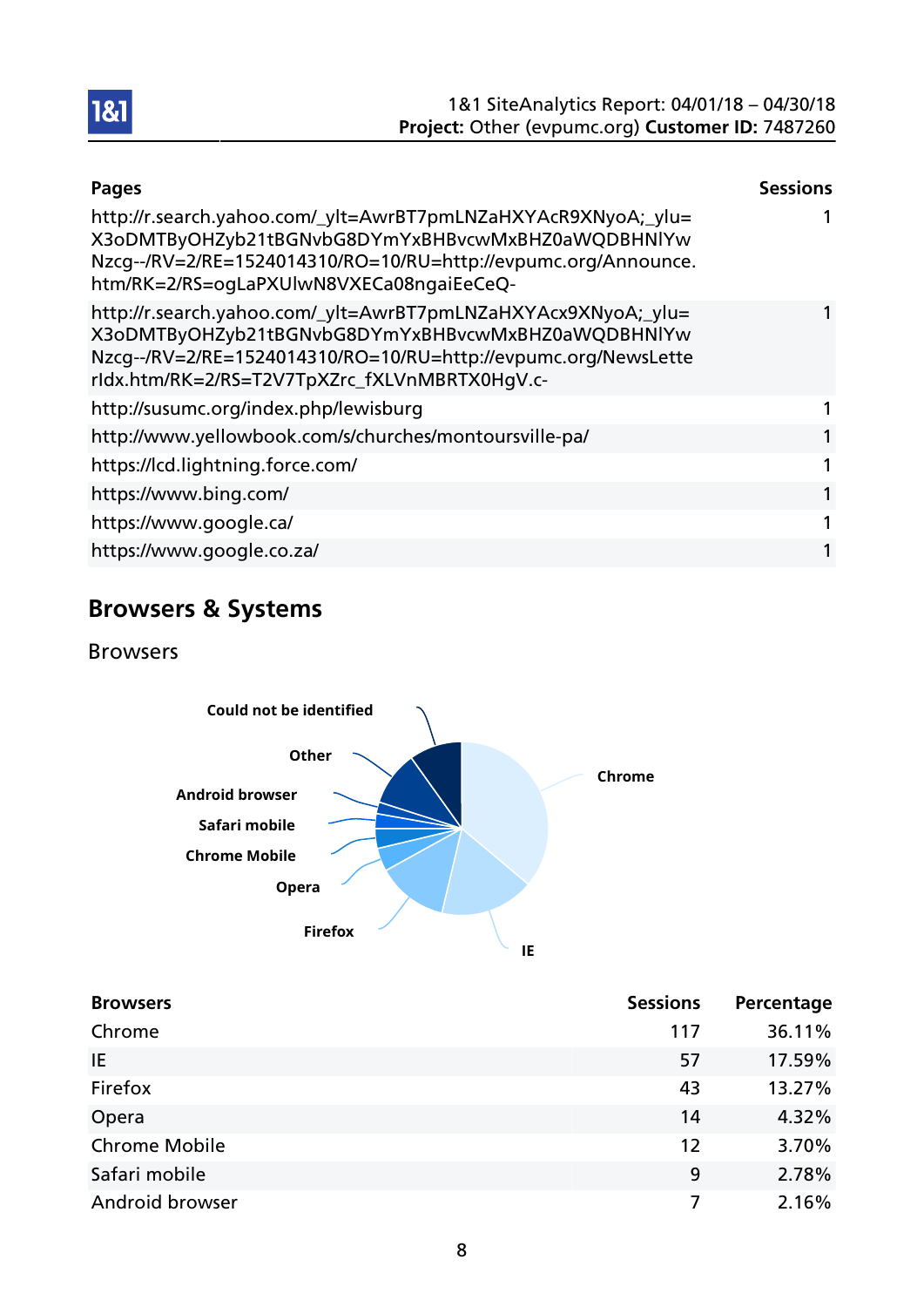| <b>Browsers</b>         | <b>Sessions</b> | Percentage |
|-------------------------|-----------------|------------|
| <b>Chrome Headless</b>  | 5               | 1.54%      |
| Go http package         | 5               | 1.54%      |
| Microsoft Edge          | 5               | 1.54%      |
| Python-requests         | 3               | 0.93%      |
| Python-urllib           | 3               | 0.93%      |
| Maxthon                 | $\overline{2}$  | 0.62%      |
| Safari                  | $\overline{2}$  | 0.62%      |
| <b>AOL Explorer</b>     | 1               | 0.31%      |
| <b>Apple Mail</b>       | 1               | 0.31%      |
| <b>BrowseX</b>          | 1               | 0.31%      |
| Chromium                | 1               | 0.31%      |
| Guzzle                  | 1               | 0.31%      |
| Java                    | 1               | 0.31%      |
| Second Life viewer      | 1               | 0.31%      |
| Xenu                    | 1               | 0.31%      |
| Could not be identified | 32              | 9.88%      |
| <b>Total</b>            | 324             | 100.00%    |

# Operating Systems

1&1

**Windows Linux Android macOS iOS OS X JVM Could not be identified**

| <b>Operating Systems</b> | <b>Sessions</b> | Percentage |
|--------------------------|-----------------|------------|
| Windows                  | 203             | 62.65%     |
| Linux                    | 18              | 5.56%      |
| Android                  | 17              | 5.25%      |
| macOS                    | 17              | 5.25%      |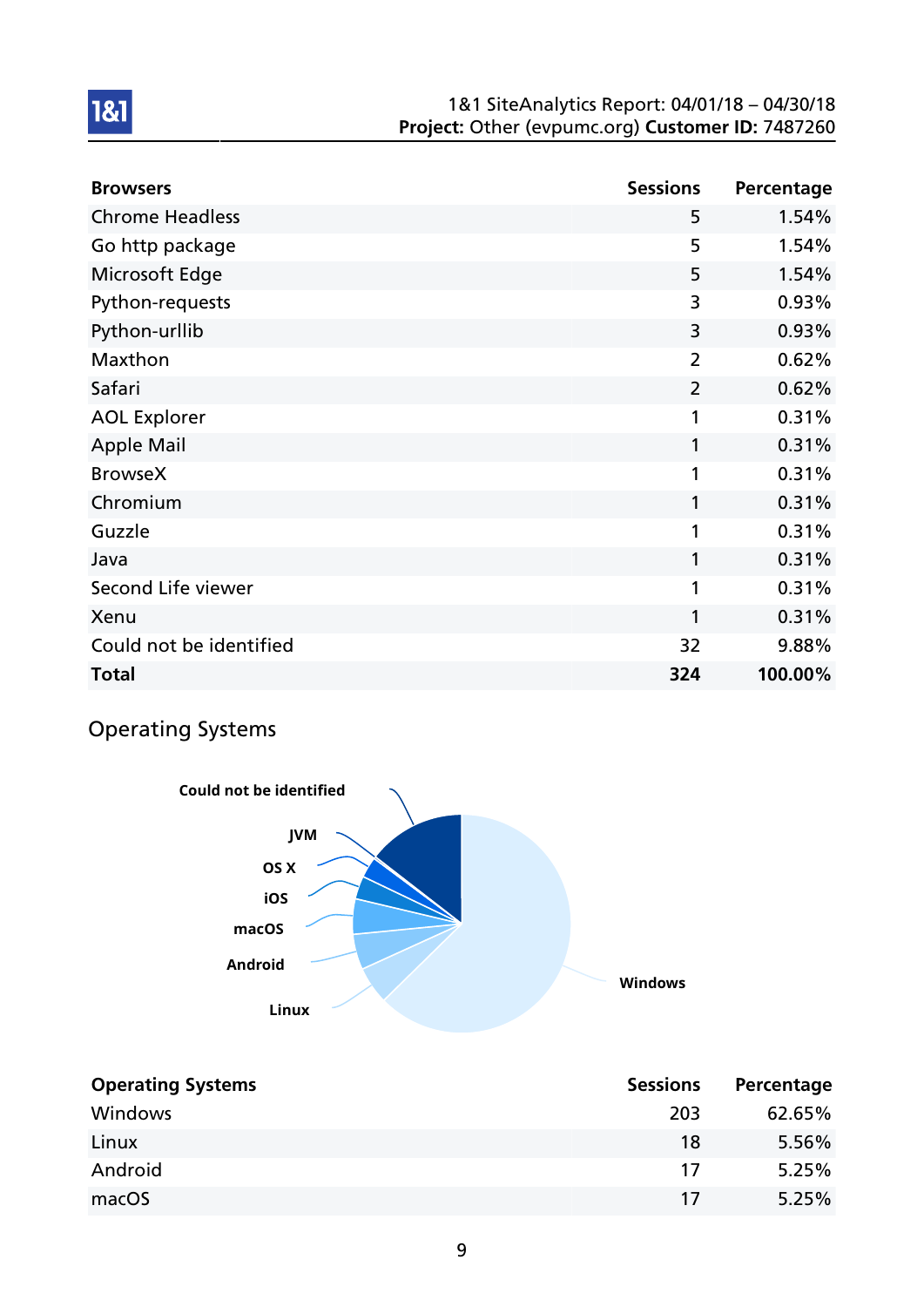| <b>Operating Systems</b> | <b>Sessions</b> | Percentage |
|--------------------------|-----------------|------------|
| iOS                      | 11              | 3.40%      |
| OS X                     | 10              | $3.09\%$   |
| <b>JVM</b>               |                 | 0.31%      |
| Could not be identified  | 47              | 14.51%     |
| <b>Total</b>             | 324             | 100.00%    |

# Visitor Locations

Countries

| <b>Countries</b>      | <b>Sessions</b> | Percentage |
|-----------------------|-----------------|------------|
| <b>United States</b>  | 138             | 42.59%     |
| <b>Ukraine</b>        | 52              | 16.05%     |
| Russia                | 39              | 12.04%     |
| Romania               | 19              | 5.86%      |
| France                | 13              | 4.01%      |
| Canada                | 12              | 3.70%      |
| Germany               | 10              | 3.09%      |
| China                 | 6               | 1.85%      |
| Ireland               | 6               | 1.85%      |
| <b>Netherlands</b>    | 5               | 1.54%      |
| <b>Hong Kong</b>      | 3               | 0.93%      |
| Singapore             | 3               | 0.93%      |
| Philippines           | $\overline{2}$  | 0.62%      |
| Australia             | 1               | 0.31%      |
| Bangladesh            | 1               | 0.31%      |
| <b>Brazil</b>         | 1               | 0.31%      |
| <b>Czech Republic</b> | 1               | 0.31%      |
| <b>United Kingdom</b> | 1               | 0.31%      |
| <b>Israel</b>         | 1               | 0.31%      |
| India                 | 1               | 0.31%      |
| Italy                 | 1               | 0.31%      |
| South Korea           | 1               | 0.31%      |
| Malaysia              | 1               | 0.31%      |
| Pakistan              | 1               | 0.31%      |
| Poland                | 1               | 0.31%      |
| Vietnam               | 1               | 0.31%      |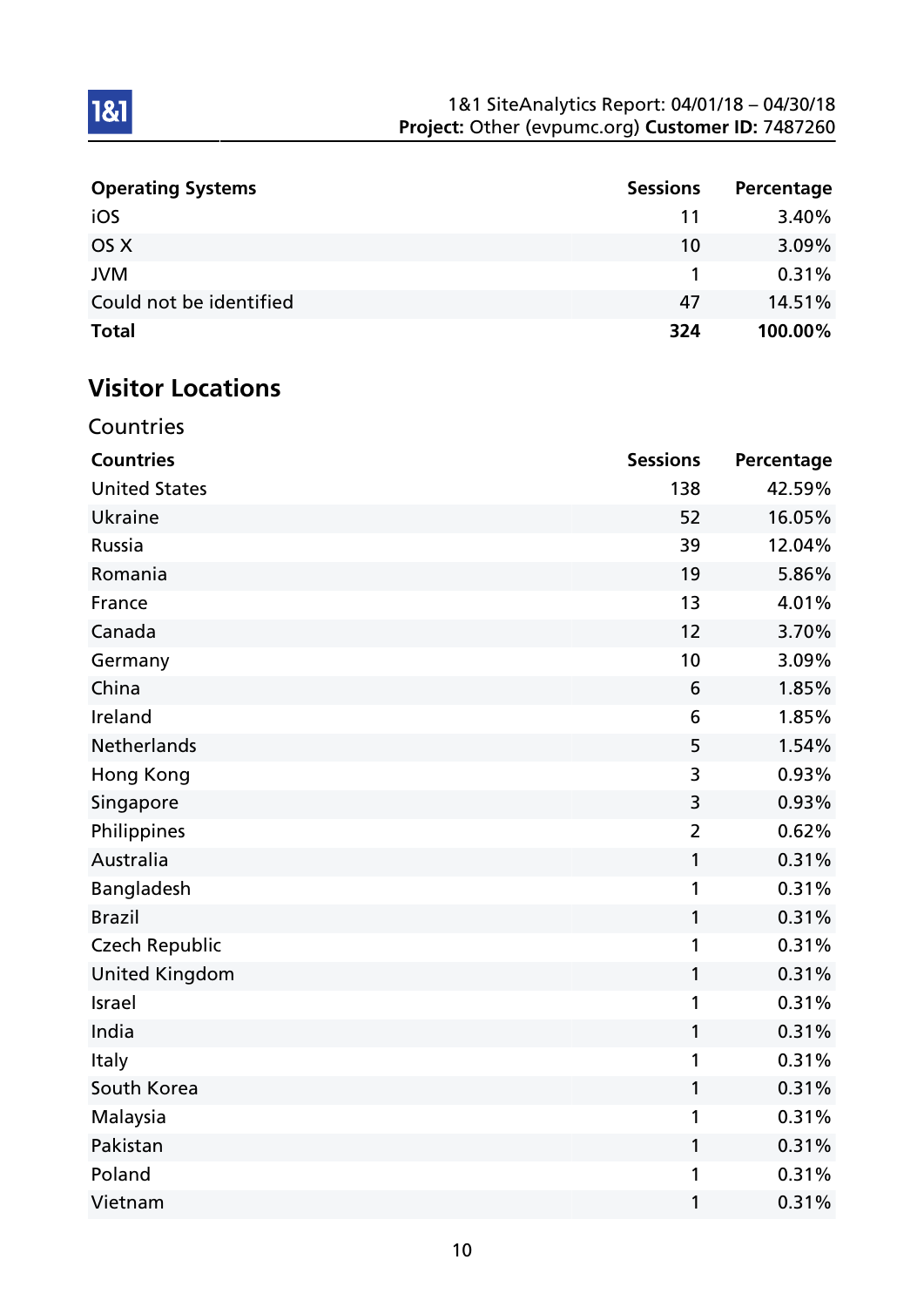| <b>Countries</b>        | <b>Sessions</b> | Percentage |
|-------------------------|-----------------|------------|
| South Africa            | 1               | 0.31%      |
| Could not be identified | $\overline{2}$  | 0.62%      |
| <b>Total</b>            | 324             | 100.00%    |
| Continents              |                 |            |
| <b>Continents</b>       | <b>Sessions</b> | Percentage |
| <b>North America</b>    | 150             | 46.30%     |
| Europe                  | 149             | 45.99%     |
| Asia                    | 21              | 6.48%      |
| Africa                  | 1               | 0.31%      |
| Oceania                 | 1               | 0.31%      |
| South America           | 1               | 0.31%      |
| Could not be identified | 1               | 0.31%      |
| <b>Total</b>            | 324             | 100.00%    |

# Information about the evaluations

### Visitors

1&1

This evaluation shows how many visitors accessed your website. Visitors are uniquely identified on the basis of the IP address and the browser ID. If a visitor goes to your website more than once a day, only one visitor is counted.

### **Sessions**

This evaluation shows the number of sessions. A session starts when a visitor accesses your website and ends when he or she leaves it. A session ends automatically after 30 minutes without activity. If a visitor goes to your website more than once a day, multiple sessions are counted.

### Search Engine Robots

This evaluation shows which search engine robots have accessed the pages of your website. Search engine robots automatically search the content of websites in order to keep search engine entries up to date.

### Most Frequently Visited Pages

This evaluation shows which pages of your website were visited most often.